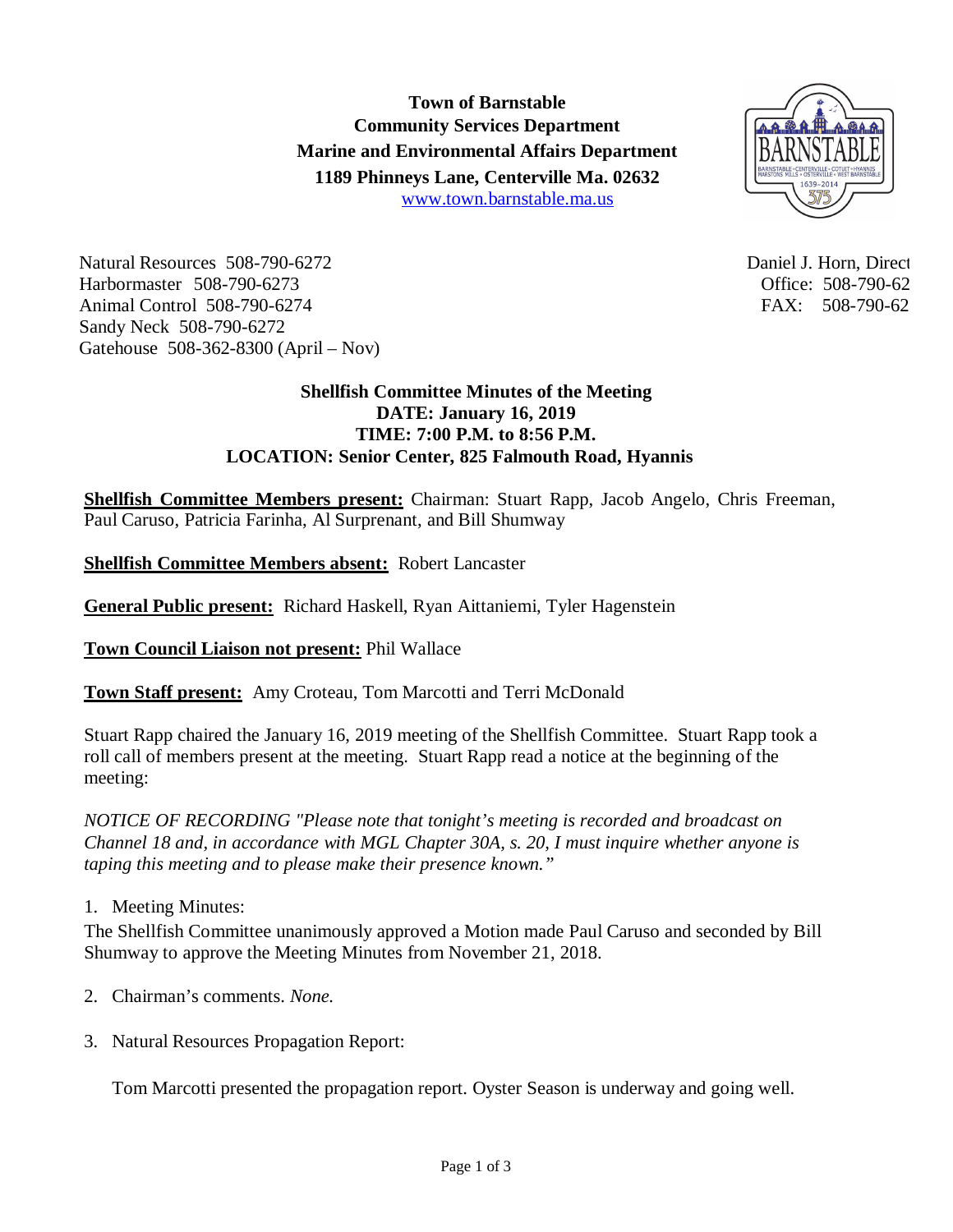| <b>2018 Shellfish Permits Sold to Date</b> |                    |                |
|--------------------------------------------|--------------------|----------------|
| PERMIT TYPE                                | <b>NUMBER SOLD</b> | <b>REVENUE</b> |
| Resident                                   | 2,422              | \$60,000       |
| Non-Resident                               | 284                | \$39,760       |
| Senior permits                             | 966                | \$28,980       |
| Veteran                                    | 2                  | \$70           |
| <b>TOTALS</b>                              | 3,674              | \$128,810.00   |

Revolving Funds from "S Account": An account dedicated fund for shellfish Technician, Seasonal Help, and Shell stock. Sale of recreational permits go back into this account.

There is also an Infusion fund \$100,000- annually that is dedicated directly to Shell stock.

This information will be reviewed as an Agenda item at the February 20, 2019 scheduled Meeting.

Tom explained cost of different size shell stock varies in dollar amount and how it is purchased.

- 4. **Status of pending NOI pier applications before the Conservation Commission:** None.
- 5. **Old Business:**
	- None.

## 6. **New Business:**

1. Proposed Shellfish Regulations and Propagation Presentation Timelines

Amy Croteau presented a proposal to have a schedule for presentation of items to the committee throughout the year.

Proposed Regulation changes for Shellfish Committee to review annually in August, if there is no quorum then October at the latest for a vote. Public Hearing with the Town Manager to allow for any recommendations within 30 days. It then goes to Town Council who has an additional 30 days to consider and recommend changes Allows Committee to view changes proposed for two months with a vote at the latest in October.

Every November, Liz Lewis, Shellfish Technician will give a propagation report presentation.

2. Grant Transfers

| <i>Applicant:</i>   | <b>Thomas Ryshavy</b>                                                            |
|---------------------|----------------------------------------------------------------------------------|
| <i>Application:</i> | Transfer of shell fish aquaculture site (ng048, 1.47 acres) licensed to Town of  |
|                     | Barnstable, to Andrew Wood and issuance of a new license to Thomas Ryshavy       |
|                     | for 5 years.                                                                     |
| <i>Location:</i>    | $ng048$ : A designated portion (1.47 acres) of intertidal flat in the Barnstable |
|                     | Harbor Aquaculture Zone 1 as recorded on a map at the G.I.S. Unit.               |

The Shellfish Committee unanimously approved a Motion made Al Surprenant and seconded by Paul Caruso to recommend approval of the transfer of shellfish aquaculture site (ng048, 1.47 acres) licensed to Town of Barnstable, to Andrew Wood and issuance of a new license to Thomas Ryshavy for 5 years.